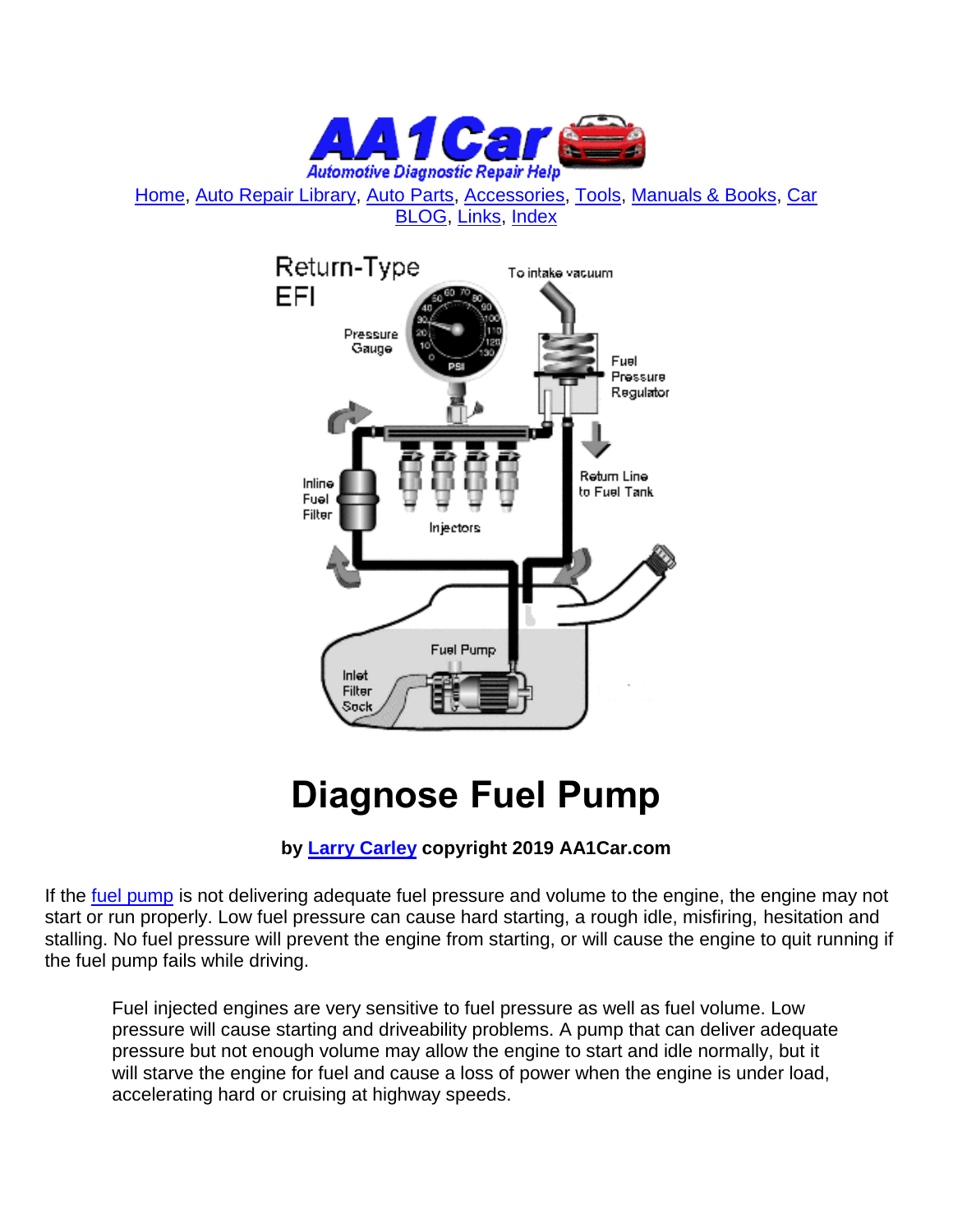## **Engine Cranks But Will Not Start**

A dead fuel pump can prevent an engine from starting, but so can a problem with the ignition system or the engine itself (such as a broken timing belt).

The first thing to check would be spark. This can be done by connecting a spark plug tester to a plug wire while the engine is cranking. The tester must be grounded to the engine block for a good electrical connection.

*CAUTION: Do not touch any of the spark plug wires while the engine is being cranked or you may get a bad shock!*

If an engine has a coil-on-plug ignition system, and it is possible to remove one of the coils, do so and place a spark plug in the end of the coil. Then place the coil and plug so the plug is touching metal on the engine.

If the ignition system is working properly, you should see a series of sparks while cranking the engine. No spark would indicate an ignition problem such as a bad crankshaft position sensor, ignition module or ignition coil.

Next, check the timing belt if the engine has an overhead camshaft and rubber timing belt. The belt is usually enclosed inside a plastic cover on the end of the engine. Removing a couple of screws from the cover and pulling the cover back should allow you to see the belt. If the belt looks okay, and turns when the engine is cranked, compression is probably not your problem. Timing belts can jump time if they loosen up or if the cogs on the underside of the belt become damaged. It's also possible for the overhead camshaft to seize or break if the engine has run low on oil or has overheated. But if the cam gear turns when the engine is cranked, that's probably not the problem either.

#### *CAUTION: Keep your fingers away from the belt and gears while cranking the engine!*

If ignition and compression are both OK, that leaves a lack of fuel as the most likely cause of the no start. But is it the fuel pump or something else?

#### **Possible causes of a fuel-related no start include:**

1. A dead fuel pump (could be the pump, pump relay pump fuse or a fault in the pump wiring circuit)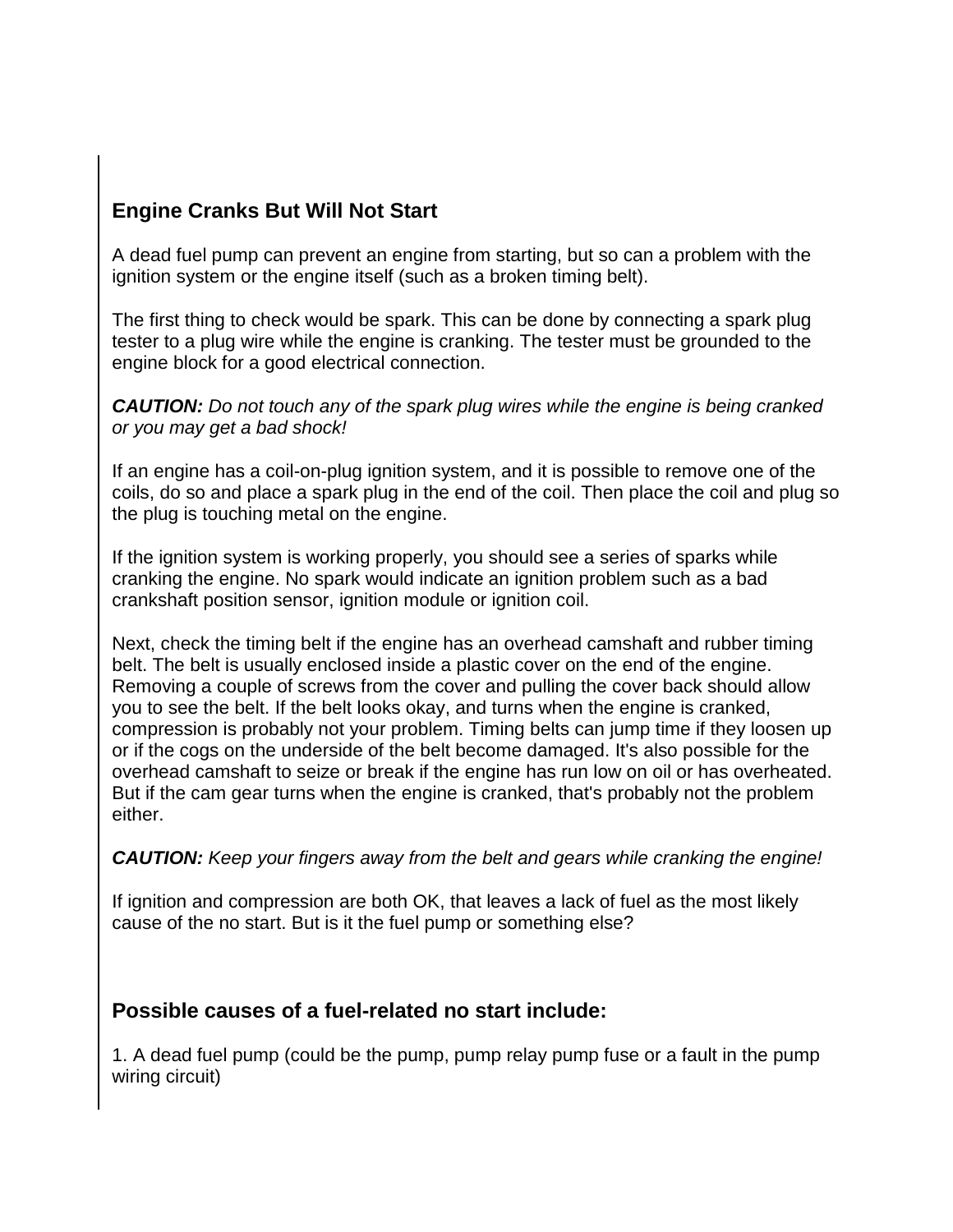#### 2. A plugged fuel filter

3. Low fuel pressure (weak pump, restricted fuel line, low voltage to the pump or a defective fuel pressure regulator)

#### **If the pump runs and generates normal pressure to the engine, but the engine still does not start, the problem may be:**

1. No voltage to the fuel injectors (blown injector fuse or bad relay)

2. No pulse signal to the injectors from the PCM (no crank or cam sensor input to the PCM, or a bad driver circuit in the PCM, or a wiring harness problem)

3. A shorted fuel injector (robs voltage from the other injectors so none will operate)



## **Fuel Pump Checks**

One of the first things to check is the fuel pump. Does the pump run when the engine is cranking? The pump should make a little noise. No noise would tell you the pump is not spinning.

On most vehicles the pump is energized by the PCM via a relay. When the ignition key is first turned on, the PCM energizes the fuel pump relay for a couple of seconds so the pump will run to build up pressure. The PCM then shuts off the fuel pump relay (which turns off the pump) if it does not receive an rpm signal from the engine indicating the engine has started after cranking. The pump circuit also may be wired though an oil pressure switch and/or an inertia safety switch that kills the pump in case of an accident. Refer to the wiring diagram to find out what is involved before jumping to any conclusions.

A bad fuel pump relay will prevent the fuel pump from running. Locate the fuel pump relay in the engine compartment (it is usually in the power center). Remove the relay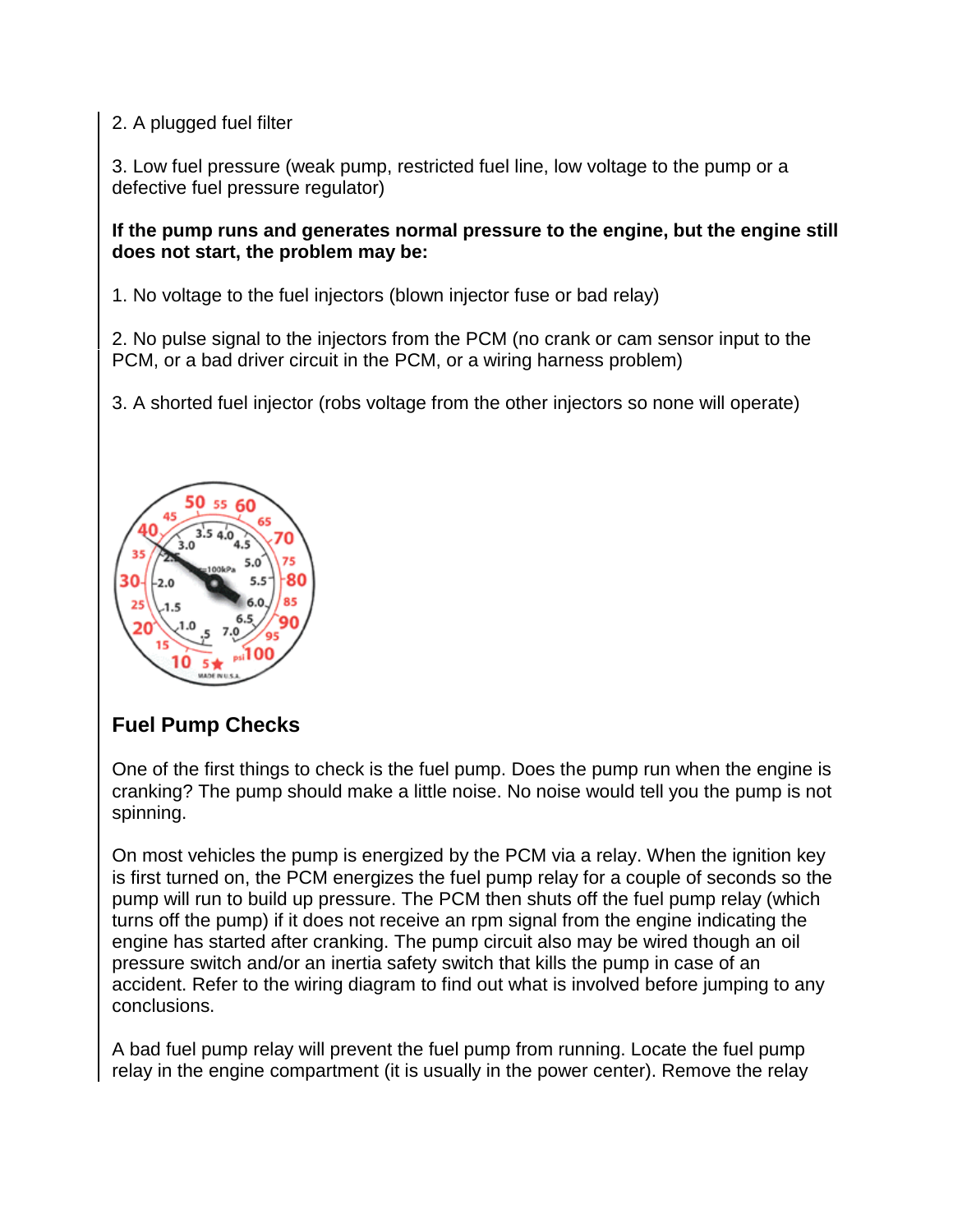and shake it. If you hear anything rattling inside the relay, the relay is broken and needs to be replaced.

To test the fuel pump, bypass the relay to route power directly to the fuel pump. If the fuel pump runs when the relay is bypassed, the problem is a bad relay or a fault in the wiring circuit that provides power to the relay. Bypassing a relay can be tricky because you have to know which terminals to jump. So before you attempt this procedure, you must look up the fuel pump wiring diagram for your vehicle in a manual or online.

One new tool we found recently (see below) makes bypassing a fuel pump relay much easier and requires no wiring diagrams or jumper wires. The tool is a fuel pump bypass relay. It is a replacement relay that has an ON-OFF rocker switch on top. All you do is replace your fuel pump relay with the test relay, flip the switch to energize the fuel pump and see if the fuel pump runs. If the pump works, the problem is a bad relay. If nothing happens, the problem is a bad fuel pump or a fault in the wiring between the relay and pump. The tool is made by [IPAtools.com](http://ipatools.com/) and comes in a kit that includes 6 different relays that fit a variety of import and domestic vehicles:



*Fuel pump relay bypass tool allows you to energize and test the fuel pump.*

Other electrical problems that can affect the pump include low voltage in the pump's power supply circuit or high resistance in the pump's ground connection. Either may prevent the pump from running or spinning fast enough to generate normal fuel pressure.

## **Measuring Fuel Pump Pressure**

Depending on the application, the fuel system may require anywhere from 30 to 80 psi of fuel pressure to start and run. **NOTE:** Fuel injected engines are VERY sensitive to fuel pressure. If pressure at the engine fuel rail is even a couple pounds less than specifications, the engine may not start or run well, or experience hesitation or stalling problems.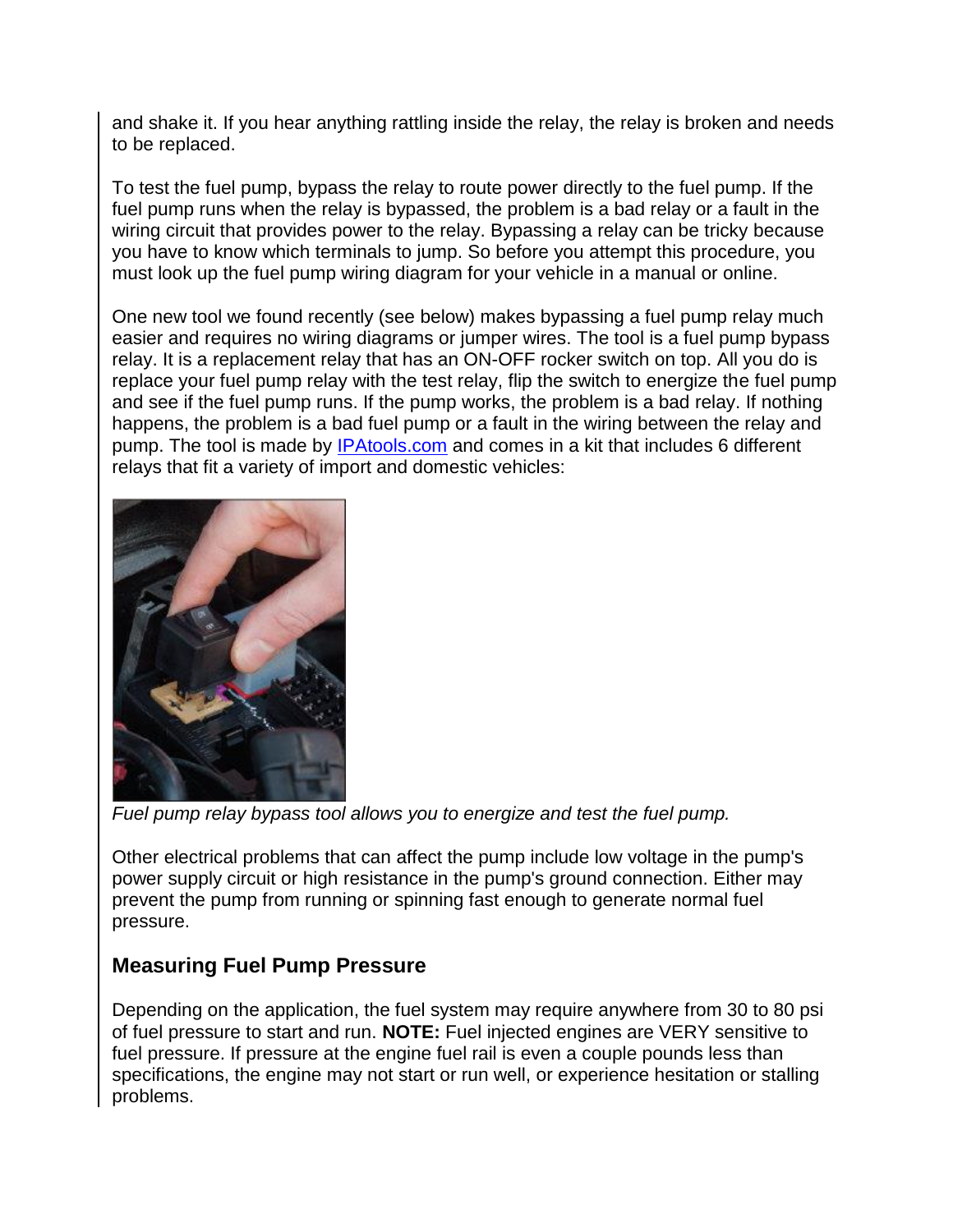Pressure specifications will vary according to the type of fuel injection system on the engine as well as the performance, fuel economy and emission requirements of that particular model year vehicle. There are no rules of thumb. Every application is different, so always look up the pressure specs when troubleshooting fuel-related performance problems.

When there is too much fuel pressure, the engine runs rich. This causes an increase in fuel consumption and carbon monoxide (CO) emissions. An engine that is running really rich also may experience a rough idle, surging and possibly even carbon-fouled spark plugs.

When there is not enough fuel pressure, the engine may not start. Or if it does, it may idle roughly and run poorly. Low fuel pressure creates a lean fuel condition that can cause lean misfire, hesitation, rough idle, hesitation and misfire on acceleration.

To check fuel pressure, you need a gauge and a place to attach it. There are a number of different checks that can be made, including static or rest pressure (key on, engine off), residual fuel pressure, running pressure, maximum or "dead head" pressure and volume of fuel delivered. The fuel pressure regulator also should be tested, and a fuel pressure drop test performed to check for dirty fuel injectors.



A 1996 Ford Taurus pressure regulator

Different vehicle manufacturers recommend different test procedures. On many European EFI systems, the OEMs recommend using a static pressure test with the engine and ignition off. This is done by bypassing the fuel pump relay and energizing the pump directly. Most domestic and Asian vehicle manufacturers, on the other hand, provide a test fitting on the fuel rail so pressure can be checked with the engine running.

If you are working on a vehicle that does not have a pressure test fitting, you will have to tee a pressure gauge into the fuel line just ahead of the injector fuel rail.

*Caution: Before hooking up your pressure gauge, relieve all pressure in the fuel system.* 

#### **Static Fuel Pressure Test**

With the key on, engine off (or with the fuel pump energized), fuel pressure should come up quickly and hold steady at a fixed value. Compare the pressure reading to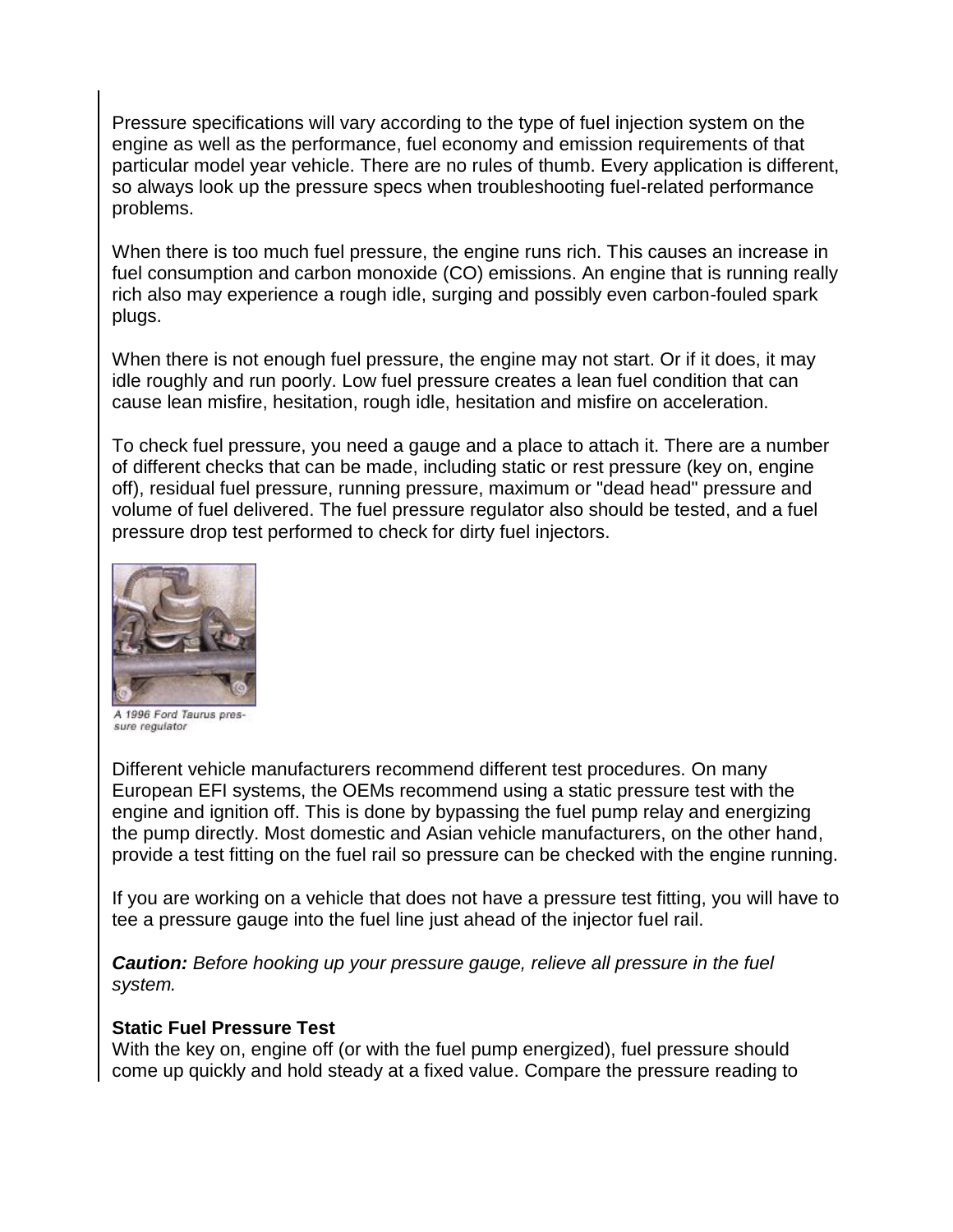specifications. If you get no pressure reading, check for voltage at the pump. If there is voltage but the pump is not running, you have found the problem: a bad fuel pump.



The fuel injection pressure test port on the fuel rail of a 2000 Kia Sephia

If you do get a pressure reading but the reading is lower than normal, the cause may be a weak pump, a blockage in the fuel line, filter or tank inlet sock, or a faulty pressure regulator. Also, low voltage at the pump may prevent it from spinning fast enough to build up normal pressure. Check the voltage at the pump. If OK, check the fuel filter and lines for obstructions and the operation of the fuel pressure regulator before you condemn the pump.

#### **Residual Fuel Pressure Test**

When the pump is turned off or stops running, the system should hold residual pressure for several minutes (look up the specs to see how much pressure drop is allowed over a given period of time). If pressure drops quickly, the vehicle may have a leaky fuel line, a leaky fuel pump check valve, a leaky fuel pressure regulator or one or more leaky fuel injectors. Low residual fuel pressure can cause hard starting and vapor lock during hot weather.

#### **Running Fuel Pressure Test**

With the engine idling, compare the gauge reading to specifications. Fuel pressure should be within the acceptable range given by the vehicle manufacturer. If low, the problem may be a weak pump, low voltage to the pump, a clogged fuel filter, line or inlet sock inside the fuel tank, a bad fuel pressure regulator, or nearly empty fuel tank.

#### **Dead Head Pressure**

This checks the maximum output pressure of the fuel pump. With the return line pinched shut, the pump should produce two times its normal operating pressure at idle. If the pressure rating does not go up with the return line blocked, the pump may not be able to deliver enough fuel at higher engine speeds. Possible causes include a worn pump, low voltage at the pump, a plugged fuel filter or inlet sock in the tank, an obstructed fuel line or almost empty fuel tank.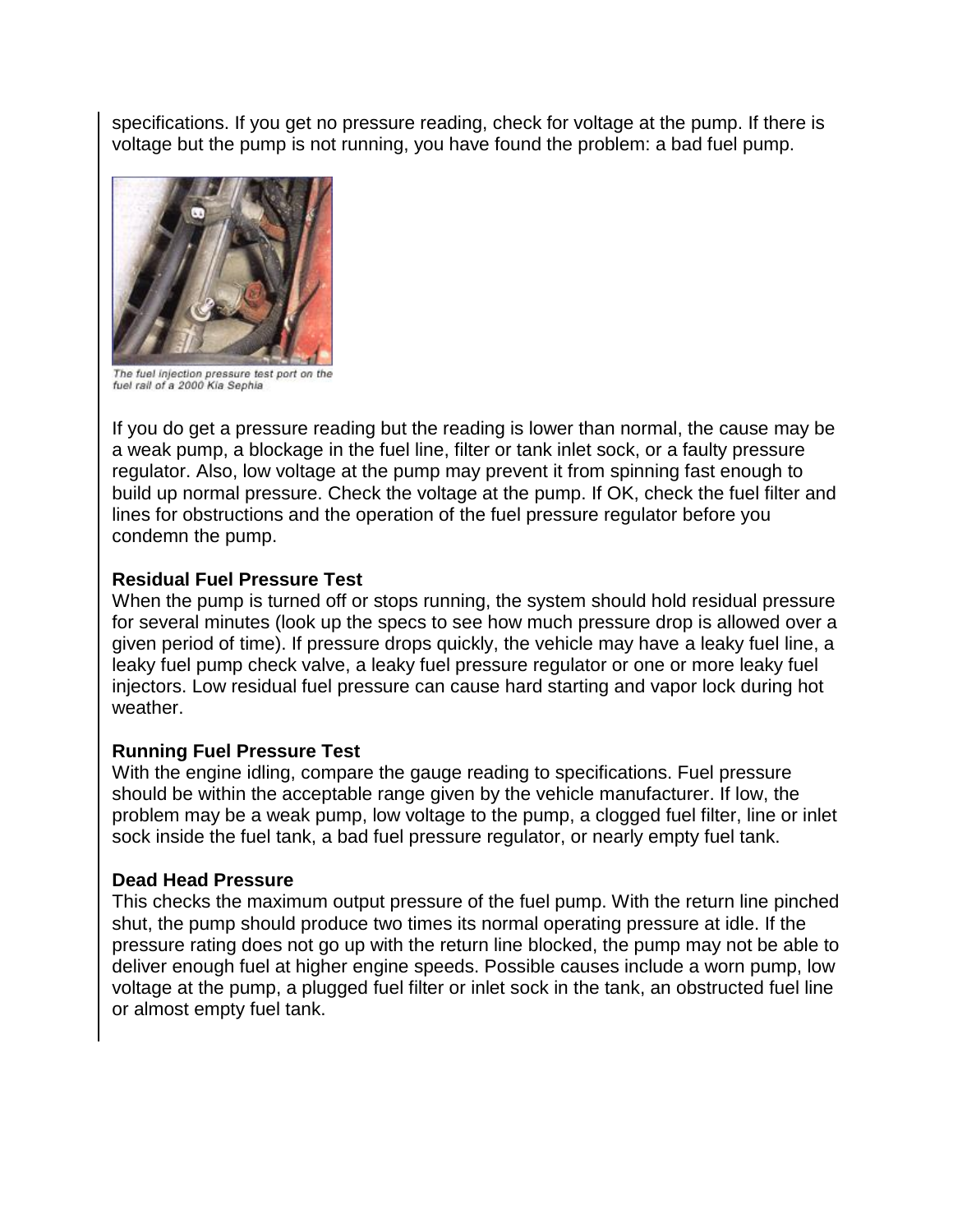

## **Fuel Volume Test**

A fuel pump that delivers normal pressure may still cause driveability problems if it can't deliver enough fuel volume to meet the engine's needs. A fuel volume test may therefore be the best way to evaluate the pump's condition.

A fuel volume test measures the volume of fuel delivered over a specified interval. This test can be done by connecting a fuel flow gauge into the fuel supply line, or by disconnecting the fuel return line from the fuel pressure regulator and connecting a hose from the regulator to a large container. Caution: Make sure there are no open sparks or flames nearby while doing this test!

With the engine off, energize the pump and measure the volume of fuel delivered during the specified interval of time. As a rule, a good pump should deliver about 3/4 to one quart of fuel in 30 seconds.

Causes of low fuel volume delivered include a worn fuel pump, a plugged fuel filter or inlet sock in the tank, obstructed fuel line or nearly empty tank. Don't forget that low voltage at the pump can also prevent it from running fast enough to generate adequate fuel flow. The pump's supply voltage should be within half a volt of normal system voltage. If it is low, check the wiring connectors, relay and ground.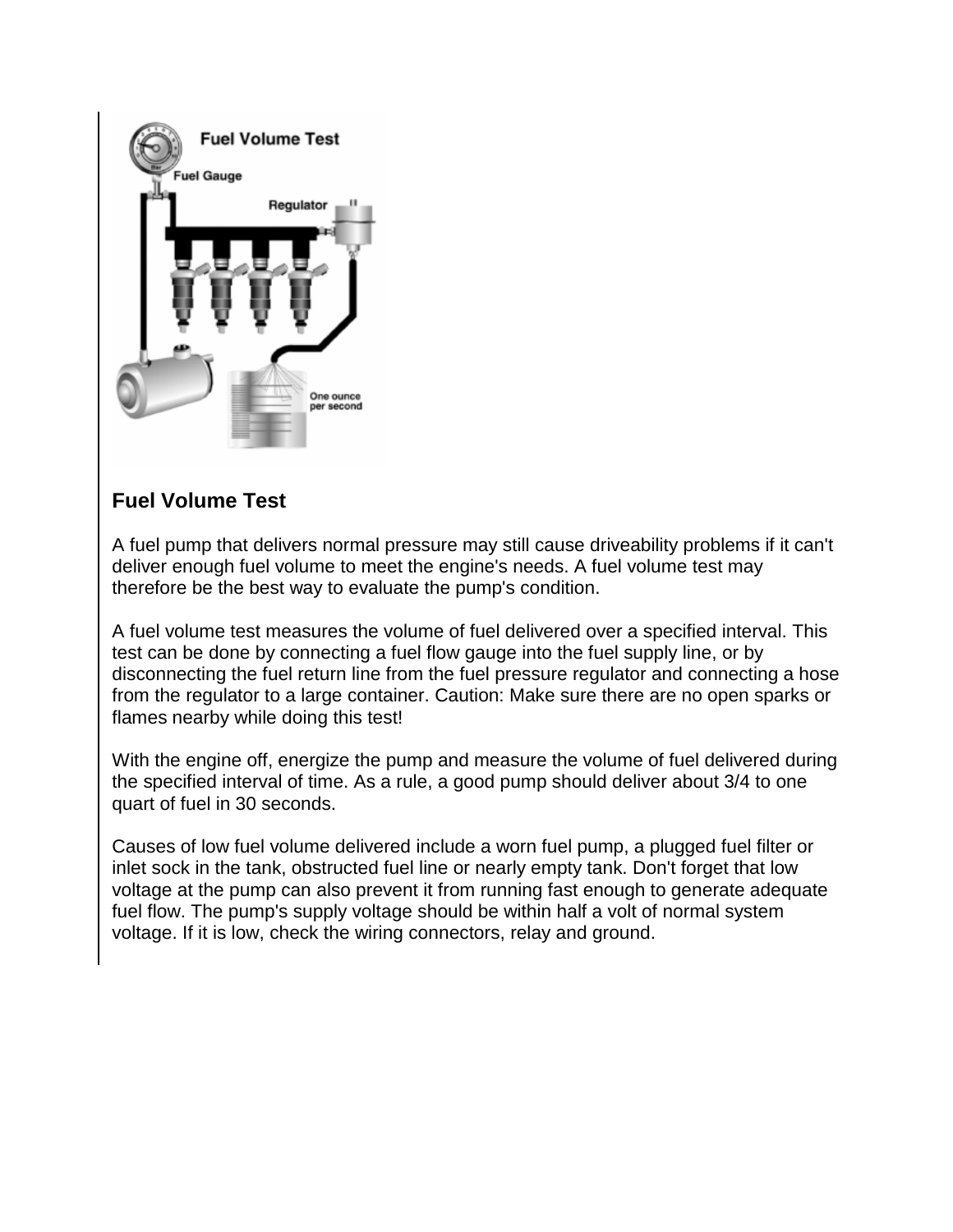

## **Fuel Pressure Regulator Tests**

This test checks the operation of the fuel pressure regulator to make sure it changes line pressure in response to changes in engine vacuum. This is necessary to maintain the proper operating pressure behind the injectors and to compensate for changes in engine load.

With the engine running, disconnect the vacuum hose from the pressure regulator. As a rule, fuel system pressure should increase 8 to 10 psi with the line disconnected. No change would indicate a faulty pressure regulator, or a leaky or plugged vacuum line.

Also, when the vacuum hose is disconnected from the regulator, check the inside of the hose for any wetness that would indicate fuel is being sucked into the hose. There should be none. If the inside of the hose is wet, it means the diaphragm inside the regulator is leaking. This will cause a drop in fuel pressure, and allow fuel to be sucked into the intake manifold upsetting the air/fuel mixture. If the diaphragm is leaking, replace the regulator.

## **Fuel Pressure Drop Test**

This test measures the drop in static system fuel pressure when each injector is energized. The amount of pressure drop for each injector is then compared to see if the injectors are dirty and need to be cleaned or replaced. This test requires an "injector pulser" tool to energize the injectors.

To perform this test, turn the key on or energize the fuel pump for a few seconds to build up static pressure in the fuel system. Then turn the key off, pulse one injector for the specified time and note the pressure drop for that injector. Turn the key back on to rebuild static pressure and repeat the test for each of the remaining injectors.

An injector that is pulsed 100 times for five milliseconds should produce a minimum pressure drop of about 1 to 3 psi, and no more than 5 to 7 psi, depending on the application.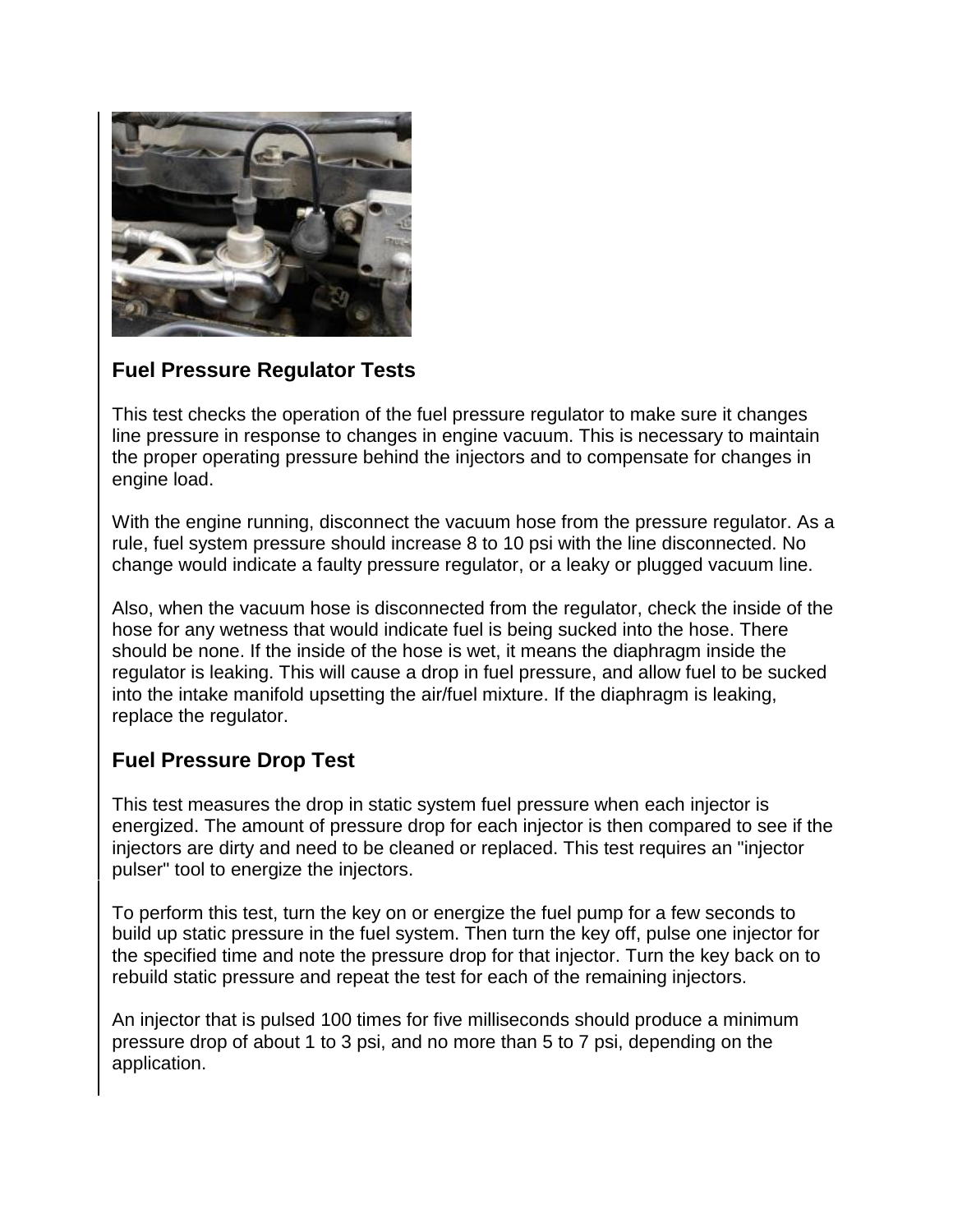The difference in pressure drop between all the injectors should be 2 psi or less. If you see more than 3 psi difference between the highest and lowest readings, the injectors are dirty and need to be cleaned or replaced.

If you see no pressure drop when an injector is energized, the injector is clogged or defective and needs to be replaced. If the pressure gauge needle bounces, the injector is sticking.

After cleaning, repeat the test to see if cleaning did the trick. All injectors should show about the same amount of pressure drop (less than 2 psi difference) and no more than 7 psi drop at 100 pulses for 5 milliseconds. If there is no change in the readings or the drop exceeds these limits, the injector(s) need to be replaced.

## **Fuel System Scan Tool Checks**

If you have a scan tool that can display OBD system data, look for a fuel pressure PID. Compare the fuel pressure reading against specifications to see if it is in range or not. You can also compare the scan tool pressure reading against the actual reading on the vehicle with a gauge to see if they are the same. If the gauge reads higher, the vehicle may have a bad fuel pressure sensor. A low fuel pressure reading would confirm a weak fuel pump, low voltage to the fuel pump or a leaky fuel pressure regulator that does not allow the system to develop and hold normal fuel pressure.

You can also look at Long Term Fuel Trim (LTDT) and Short Trim Fuel Trim (STFT) values to see if the engine is running lean. A normal range is usually plus or minus 8 or less. A STFT value greater than 8 or a LTFT value greater than 10 would tell you the engine is running lean, possibly due to low fuel pressure or a weak fuel pump. Just remember that lean readings can also be caused by engine vacuum leaks and other conditions.

Fuel pumps can also be tested with a professional level scan tool that has bidirectional capabilities. On the scan tool diagnostics menu, there may be an option to run a fuel pump self-test. The test allows you to energize the pump to see if it runs, and to test the operation of a variable speed pulse-modulated pump.

You can also use any scan tool or code reader to pull fuel-related fault codes from the PCM.

## **Fuel System Scope Tests**

By connecting a Low Amps probe to the fuel pump's voltage supply wire, you can view the pump's current waveform on a digital storage oscilloscope (DSO). The scope pattern will reveal internal wear in the brushes and commutator that may not show up in a traditional pressure or volume test.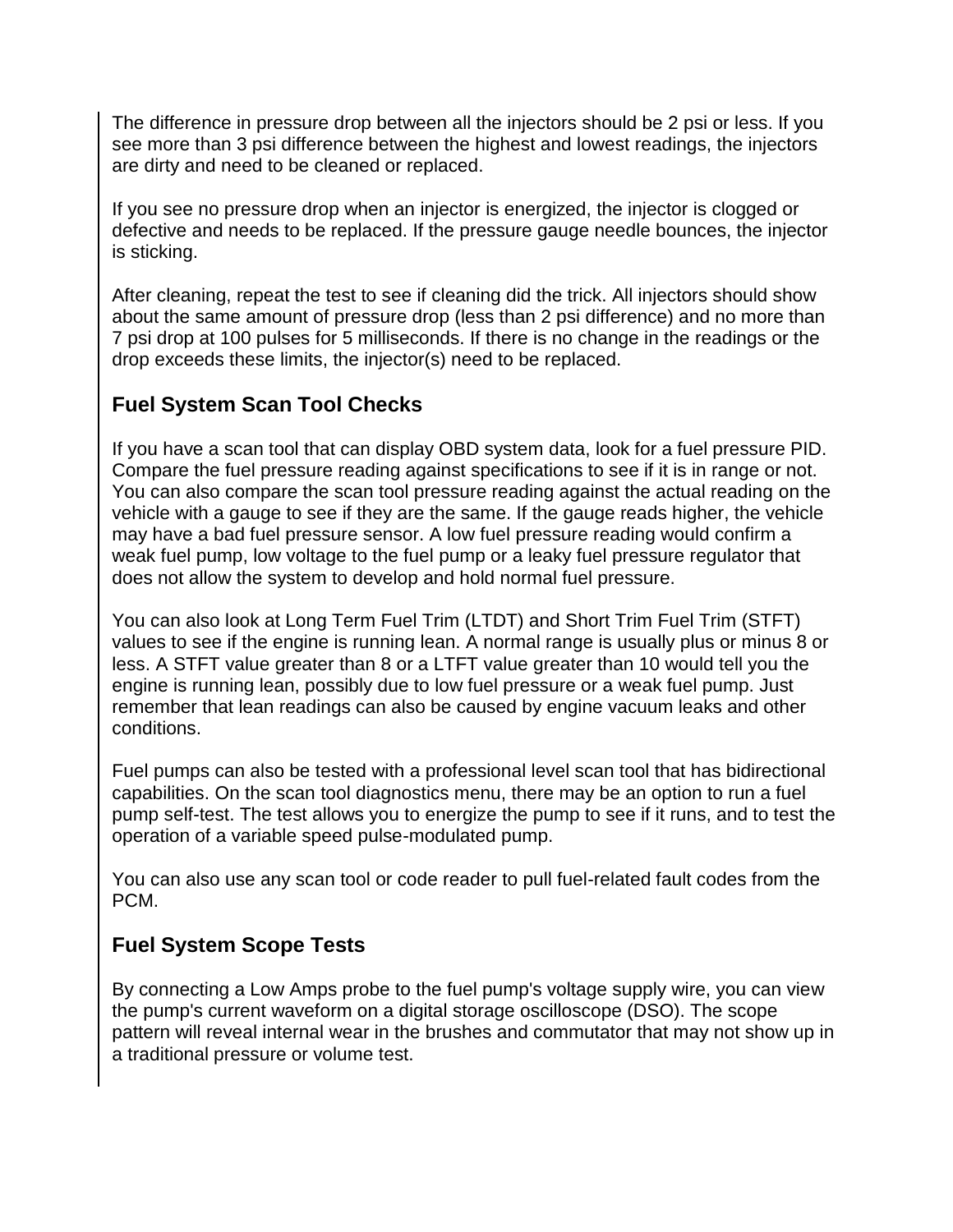Observing the waveform will show if the pump's amp draw is normal for the application or is high or low, and if the pump is operating at normal speed or is running slow. Problems such as a bad spot on a commutator or a short or open in the armature also will be obvious in the waveform.

A "good" electric fuel pump waveform will generally seesaw back and forth with relative consistency and minimal variation between the highs and lows. A "bad" waveform will show large or irregular drops in the pattern, with large differences between the highs and lows.

## **Fuel Pump Replacement**

[Click Here for Information on How To Replace A Fuel Pump](http://www.aa1car.com/library/fuel_pump_replace.htm)

#### **What To Do if the Fuel Pump Checks Out Okay, but the Engine Still Won't Start**

If the fuel pump is running and delivering normal pressure to the engine, and the engine has spark and compression, but will not start, the fuel injectors are probably not opening. The PCM uses the trigger signal from the crankshaft position sensor, and/or camshaft position sensor to pulse the injectors. The injectors should receive battery voltage when the key is turned on, and the PCM driver circuit provides the ground connection to energize the injectors.

The first check would be to check for voltage at the injectors when the key is turned on. No voltage? The problem could be a blown injector circuit fuse, a bad fuel injector power relay, or a fault in the wiring harness to the injectors. The injector fuse and relay are usually located in the relay box or power distribution center in the engine compartment.

If the fuse is okay, try swapping the relay with another to see if that gets voltage to the injectors so the engine will start. No change? Then the PCM may not be pulsing the injectors, or there may be a shorted injector that is robbing power from the circuit preventing the other injectors from opening.

**TIP:** Try unplugging the injectors one at a time and cranking the engine to see if it will start. If the engine starts when a particular injector has been unplugged, that's the shorted injector that needs to be replaced.

**TIP:** You can also measure the resistance of each injector with an ohmmeter. Unplug the injector and measure the resistance between the two terminals. If resistance is outside specifications (high or low), replace the injector.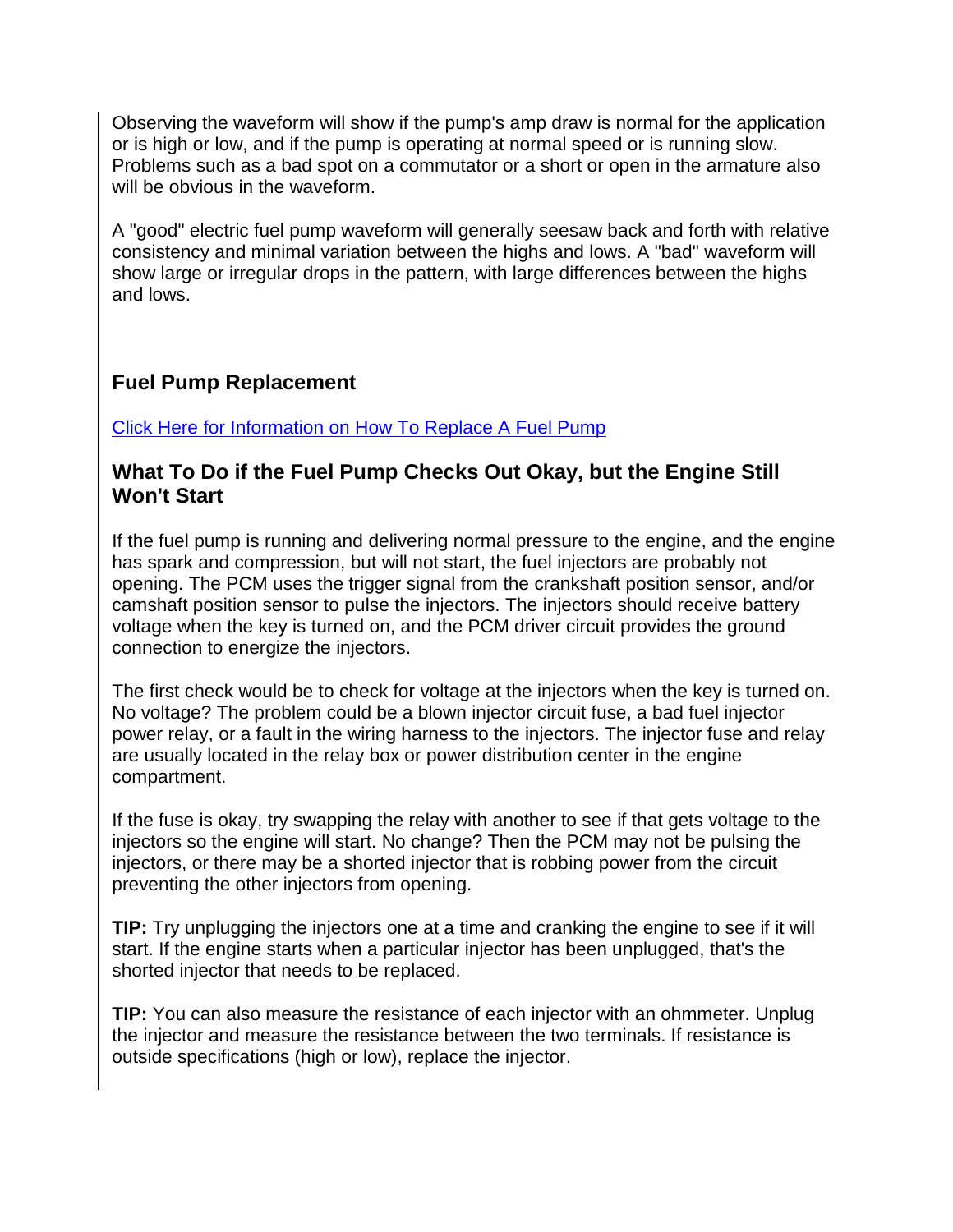Professional technicians use a tool called a NOID light to check injector pulses. The tool detects digital signals in a circuit and flashes an LED light. No flashes from the injector circuit when cranking the engine would tell you the PCM is not pulsing the injectors. On newer gasoline direct injection (GDI) systems, however, a NOID light is no help.

If the injectors appear to be working, but the engine is still not starting, the engine may be flooded with TOO MUCH fuel (remove a spark plug to see if it is wet). Let the engine sit awhile, then try again, or hold the gas pedal all the way down when cranking to put the PCM into the "Clear Flood" mode when starting the engine.

**NOTE:** Hard starting problems are sometimes the result of an improper starting technique on the part of the driver. On a fuel injected engine, DO NOT push or pump the gas pedal when trying to start the engine. This just puts the engine into the Clear Flood mode, which will cut off fuel to the engine temporarily making it even harder to start. Just crank the engine without touching the gas pedal.

# **More Fuel Injection Related Articles:**

[Electric Fuel Pumps](http://www.aa1car.com/library/fuel_pump.htm)

[Replace Fuel Pump](http://www.aa1car.com/library/fuel_pump_replace.htm)

[Troubleshooting Fuel Injectors](http://www.aa1car.com/library/2004/us80414.htm)

[Fuel System Diagnostics: Finding the Best Approach](http://www.aa1car.com/library/2002/us30232.htm)

[Diagnosing Returnless Electronic Fuel Injection Systems](http://www.aa1car.com/library/returnless_efi.htm)

[Bad Gasoline Can Cause Performance Problems](http://www.aa1car.com/library/us10325.htm)

[Bad Gas Update](http://www.aa1car.com/library/bad_gas2.htm)

[Fuel Octane Ratings & Recommendations](http://www.aa1car.com/library/octane.htm)

[Troubleshooting & Cleaning Fuel Injectors](http://www.aa1car.com/library/2003/ic30336.htm)

[Fuel Filters](http://www.aa1car.com/library/fuel_filters.htm)



**Bull of It.BS** [Click Here for More Automotive Technical Articles](http://www.aa1car.com/library.htm)